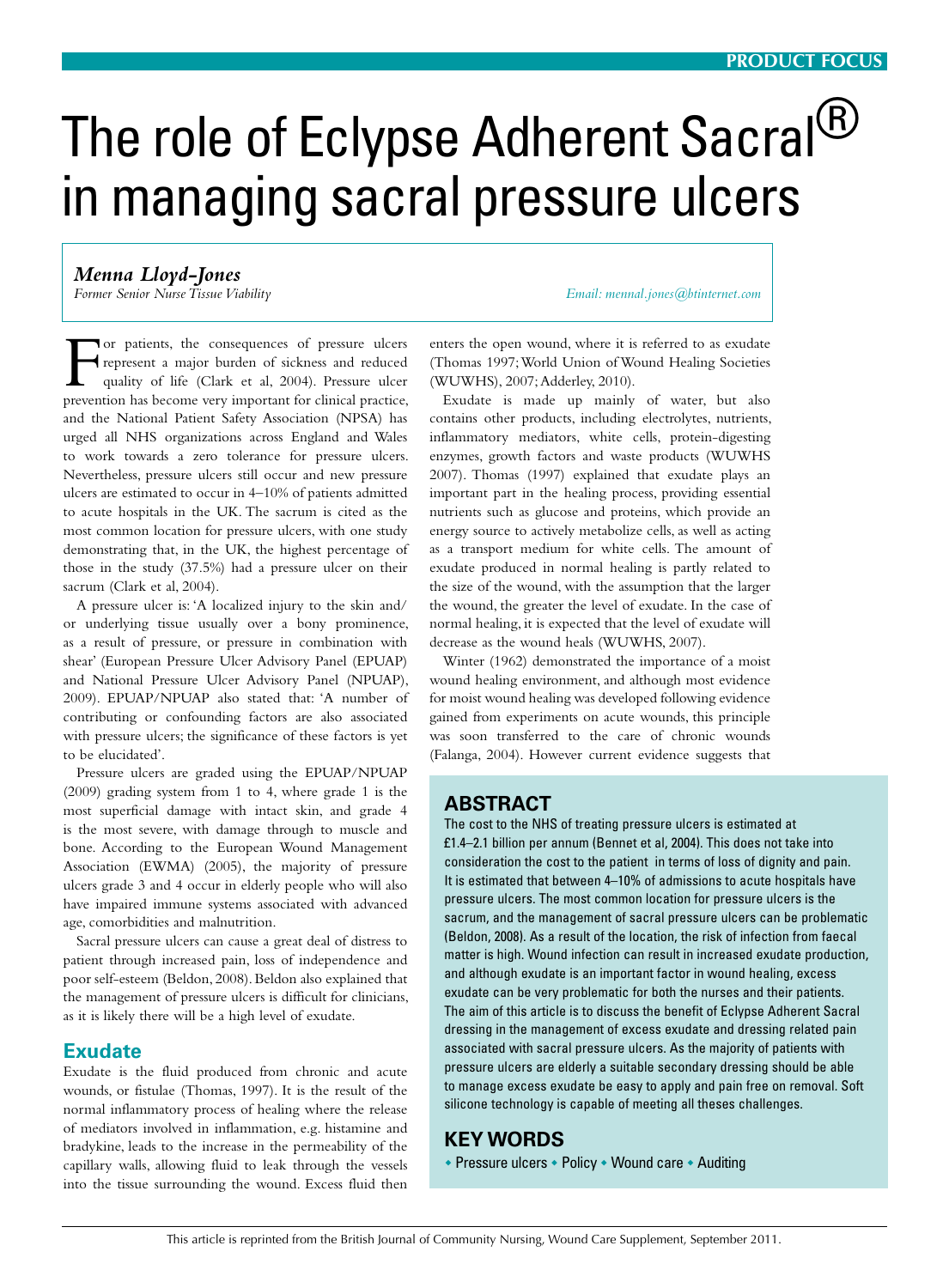acute and chronic wound exudate differs, with chronic wound exudate having a high level of protein-digesting enzymes (proteases) which can have an adverse effect on wound healing by slowing down and/or blocking cell proliferation and degrading growth factors, which in turn has a detrimental effect on normal wound healing (Cameron, 2004; Dowsett, 2008).

A grade 3 or 4 pressure ulcer on the sacrum is likely to contain dead tissue, which once debrided will result in a cavity. Exudate management can be a problem with these pressure ulcers during and after the ulcer has been debrided (Adderley, 2010). Managing exudate is often a difficult challenge for nurses and can also be problematic for the patient. The aim of exudate management is to achieve a moist wound bed that is neither too dry or too wet. If the wound becomes too dry, a scab will form, and healing and contraction is impeded. With excessive exudate, the wound bed becomes saturated, and there is leakage of fluid on to the surrounding skin which can be corrosive and lead to maceration, which is also painful for the patient. Dressings can also become saturated, leading to wet clothing and bedding which is both uncomfortable and distressing for the patient (Adderley, 2008; Dowsett, 2011).

Appropriate management begins with a holistic approach which will allow the clinician to identify and address patient and wound-related factors, e.g. the impact of the level of exudate on the patient's quality of life, and the type and amount of exudate (Adderley, 2008; Dowsett, 2011).

According to Dowsett (2011), dressings and topical negative therapy devices are the main option for the management of heavily exuding wounds. However, the cause of the excess exudate should be explored before an appropriate treatment is selected. For example, an increase in exudate level can be a result of infection, and therefore treatment should address the problem of wound infection and manage the exudate problem. Consequently, in some cases, an antimicrobial may be used to deal with the infection, with a suitable secondary dressing to manage the excess exudate. Adderley (2008) explained that the ideal dressings should be able to quickly absorb the exudate and hold that moisture within the dressing away from the surrounding skin and preventing maceration. This was supported by Stephen-Haynes (2011) who argued that absorbent dressings should be comfortable and conformable, suitable to be left in place for long duration while preventing leakage and protecting the periwound skin from exudate and excess moisture.

### **Honey**

In recent years, antibiotics resistance has led to clinicians considering alternatives when treating wound infection, and topical antimicrobials have regained favour. Honey is a recognized antimicrobial, and has been used in wound care for millennia. Not only does honey treat the infection, but it also has the advantage of debriding a wound and assisting with the management of malodour (Van der Weyden, 2003). Adverse effects from the application of honey are

rare; however, an assessment to eliminate any possibility should be made before its application (Cutting, 2008).

Honey dressings are available as a gel, tulle and an alginate impregnated dressing. However, they are used as a primary dressing and will require a secondary dressing. Currently, there are a range of honey dressings available, including a Manuka honey impregnated alginate called Algivon<sup>®</sup>. For evaluation, Algivon was used as a primary dressing with Eclypse Adherent Sacral®. Algivon is an absorbent, sterile and non-adherent alginate dressing impregnated with Activon Medical Grade Manuka honey.

#### **Soft silicone dressings**

According to Thomas (2003), soft silicones are a particular family of solid silicones, which are soft and tacky. These properties enable them to adhere to dry surfaces. Soft silicone dressings are coated with soft silicone as an adhesive or a wound contact layer. They are indicated where it is important to prevent trauma to the wound area and/or pain to the patient. Soft silicone has the advantage of being removed without causing trauma to the wound or to the surrounding skin.

Additionally, soft silicone dressings are recommended for fragile elderly skin where frequent dressing changes can cause skin damage and pain. Thomas (2003b) highlighted that a review of the literature identified pain and trauma at dressing removal to be a major concern to both patients and clinicians. Soft silicone technology has the advantage of providing a dressing that is hydrophobic and does not stick to a moist wound, but sticks to surrounding dry skin. In addition, soft silicone has the benefit of maintaining a moist environment and assisting with the management of excess exudate, but will not damage newly formed granulating tissue or epithelial cells.

# **Eclypse Adherent Sacral® dressing**

Eclypse Adherent Sacral is a multi-layered sacral wound dressing composed of a contact layer of  $\text{Sifix}^{(8)}$  soft silicone which adheres only to normal healthy intact skin, a super absorbent central layer for superior fluid management, and an outer layer of a breathable polyethylene protective backing. Eclypse Adherent Sacral has a high capacity and works by converting all fluid into a moist gel to reduce potential maceration and prevent strike-through.

Eclypse Adherent Sacral is suitable for all exuding wounds on the sacrum, but is contraindicated where arterial or heavy bleeding is present. Eclypse Adherent Sacral should be applied with the silicone face down, with a border overlap of at least 2 cm around the wound edge. It should be changed before it reaches capacity, and depending on the level of exudate, the dressing can remain in situ for up to 7 days.

Eclypse Adherent Sacral is suitable for use as a primary or secondary dressing, and will not lose its adhesion after initial application. Therefore, it can help to achieve an optimum dressing positioning without wastage.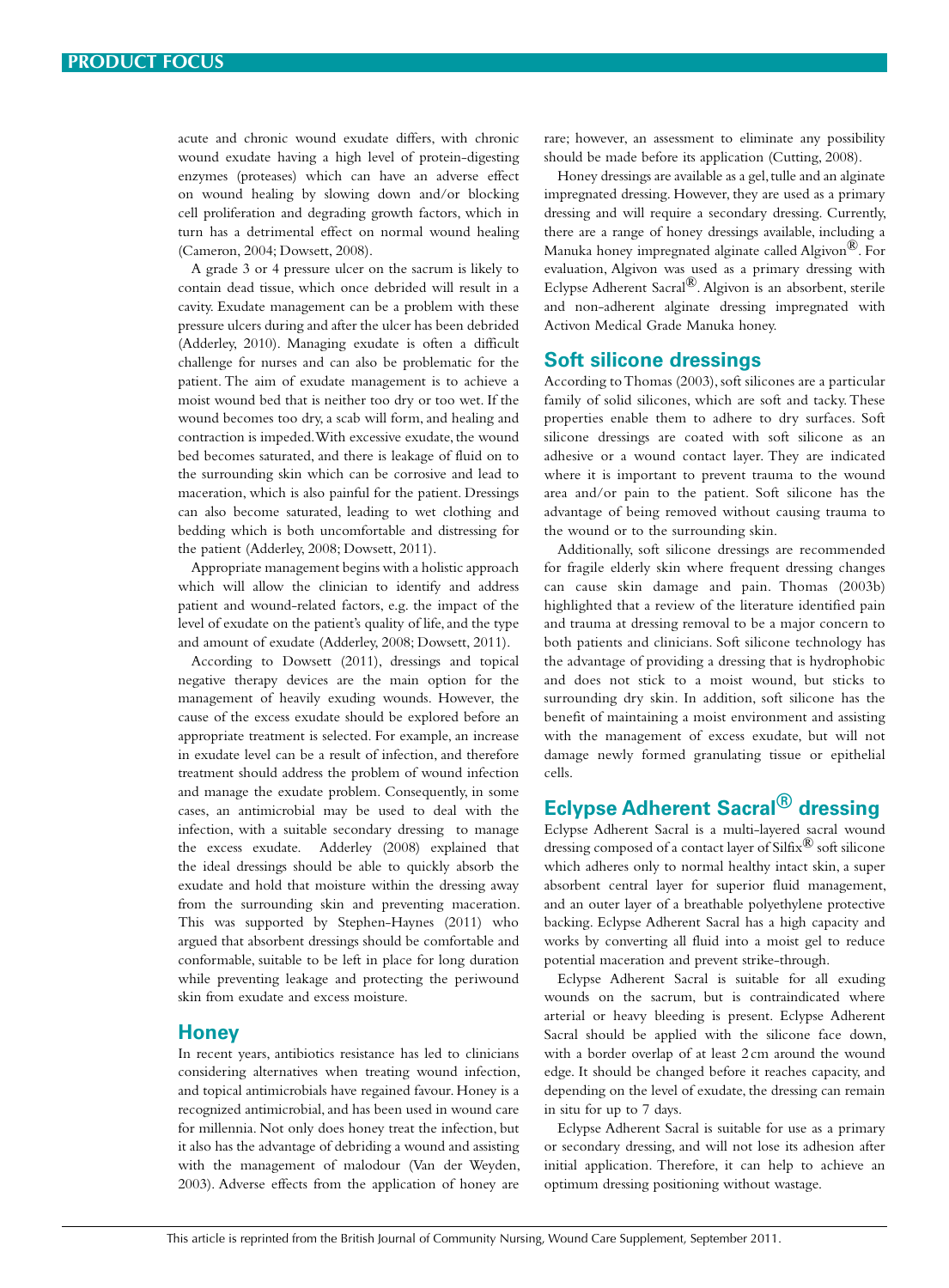| Table 1. Initial Assessment Eclypse Sacrum Adherent and Algivon |                                        |                                                       |                                    |                                               |                                            |                     |                             |  |  |  |  |  |
|-----------------------------------------------------------------|----------------------------------------|-------------------------------------------------------|------------------------------------|-----------------------------------------------|--------------------------------------------|---------------------|-----------------------------|--|--|--|--|--|
|                                                                 | <b>Patient</b><br>number and<br>gender | <b>Pressure ulcer</b><br>grade and location           | <b>Continence</b>                  | <b>Surrounding skin</b>                       | <b>Pain score</b><br>at dressing<br>change | Level of<br>exudate | <b>MUST</b><br><b>Score</b> |  |  |  |  |  |
|                                                                 | $1-F$                                  | Grade 2 pressure<br>ulcer/moisture<br>lesion buttocks | Incontinent of<br>urine            | <b>Macerated</b>                              | 5/10                                       | H                   | $\overline{2}$              |  |  |  |  |  |
|                                                                 | $2-M$                                  | Moisture lesion<br>both buttocks                      | Incontinent of<br>urine            | Inflamed, macerated,<br>blistered and fragile | 5/10                                       | M                   | $\mathbf{1}$                |  |  |  |  |  |
|                                                                 | $3-F$                                  | Grade 4 sacrum                                        | Incontinent of<br>urine            | Macerated, blistered<br>and fragile           | 8/10                                       | H                   | $\overline{2}$              |  |  |  |  |  |
|                                                                 | $4-F$                                  | Grade 4 sacrum                                        | Incontinent of<br>urine and faeces | Inflamed, macerated,<br>blistered and fragile | 8/10                                       | H                   | $\overline{2}$              |  |  |  |  |  |
|                                                                 | $5-M$                                  | Grade 4 sacrum                                        | <b>Continent</b>                   | Inflamed, macerated,<br>and blistered         | 2/10                                       | H                   | 3                           |  |  |  |  |  |
|                                                                 | $6-M$                                  | Grade 4 sacrum                                        | Incontinent of<br>urine and faeces | Inflamed, macerated,<br>blistered and fragile | 0/10                                       | H                   | $\overline{2}$              |  |  |  |  |  |
|                                                                 | $7-M$                                  | Grade 4 left hip                                      | <b>Continent</b>                   | Inflamed and fragile                          | 0/10                                       | H                   | 3                           |  |  |  |  |  |
|                                                                 | $8-F$                                  | Grade 3 right<br><b>buttocks</b>                      | <b>Continent</b>                   | Inflamed and fragile                          | 6/10                                       | M                   | $\mathbf{3}$                |  |  |  |  |  |
|                                                                 | $9-F$                                  | Grade 3 right hip                                     | <b>Continent</b>                   | Inflamed and fragile                          | 5/10                                       | H                   | 1                           |  |  |  |  |  |
|                                                                 |                                        |                                                       |                                    |                                               |                                            |                     |                             |  |  |  |  |  |

## **Evaluation of Eclypse Adherent Sacral dressings**

Eclypse Adherent Sacral dressing was evaluated from 1 February–18 June on 10 patients; however, details were incomplete for 1 patient. *Table 1* provides information on the initial patient assessment, including continence status, condition of the surrounding skin, level of exudate, and pain score at dressing changes.

Eclypse Adherent Sacral performed well on exudate management, with dressings staying in situ for 2–4 days. There was also an improvement in the condition of the surrounding skin of all the patients that were initially reported with maceration and associated excoriation. Only 4 out of 9 patients were continent; however, the continent status of the patient did not appear to make any difference to the wear time of the dressing (*Table 1*).

Patients found the dressings to be comfortable, and reported a reduction in pain at both dressing changes, as well as continuous pain (*Table 2*). The nurses found Eclypse Adherent Sacral easy to apply and remove, and found that dressing changes were reduced to every 3–4 days.

Although it is recommended that the dressing is not cut, nurses did cut the border of the dressing in 3 cases to fit differing patient profiles. This made no difference to the wear time of the dressing. The patients' pain score at dressing changes was reduced in all 9 cases, with only 2 patients reporting any pain at dressing changes. *Table 2* lists the evaluation outcomes.

## **Eclypse Adherent Sacral as a secondary dressing**

Algivon was used as a primary dressing to lightly pack the sacral pressure ulcers in 2 of the evaluations where ulcers showed signs of infection. Both ulcers were grade 4, with

the largest being 20 cm x 30 cm and 15.5 cm in depth. Owing to the high level of exudate, Eclypse Adherent Sacral was used as the secondary dressing.

In the first case, before, the largest pressure ulcer was previously dressed with surgical pads and held in place with hyperfix tape. Dressings were changed 4 times a day, and the patient initially reported a pain score at dressing changes as 10, with a continuous pain score of 8. However, with the new dressing regimen, the dressing was changed every 2-3 days, and the signs of spreading infection started to resolve after 4 days. Pain initially reduced to 9, with a continuous pain score of 6, and within a further week, the pain had reduced to 5 at dressing change with a continuous pain score of 3.

The patient said that Eclypse Adherent Sacral was 'gentle on my skin', 'kept my wound clean and dry' and 'did not need changing every day'. The clinician said it was 'easy to remove and apply', 'stayed in place for 48 hours' and 'caused no maceration'.

In the second case, before the new regimen, the ulcer was dressed with a silver hydrofibre dressing and covered with an adhesive foam dressing. The frequency of dressing changes was not documented. The patient reported that the pain at dressing change was initially 8, with continuous pain reported at 6. This reduced to 5, then 2 within a week, and then reduced to 1 and 0. The patient commented that Eclypse Adherent Sacral was 'soft' and caused 'no pain when it was being removed'. Clinicians reported that Eclypse Adherent Sacral was 'comfortable to apply', 'remained in situ for 48 hours', is 'easy to remove' and 'leaves no marking'. It is interesting to note that pain was initially reported to be higher in patients with infected wounds compared with the other 7 patients in the evaluation.